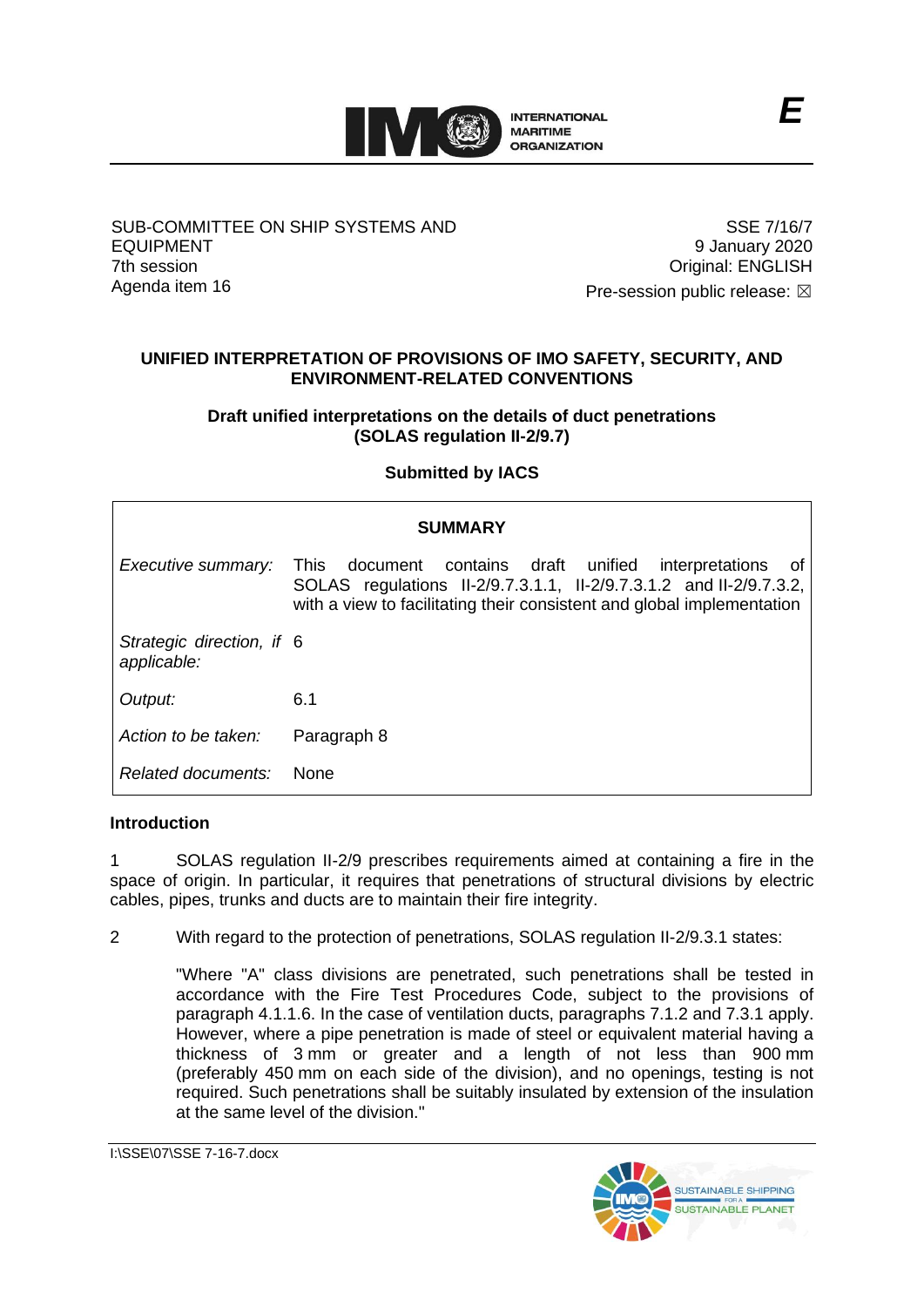## **Discussion and proposals**

3 IACS considers that the clarity of the requirements on the penetration of divisions by ducts in SOLAS regulation II-2/9, as amended by resolution MSC.365(93), can be improved. In order to provide this clarity, IACS has developed draft unified interpretations, as set out in the annex to this document.

# *SOLAS regulation II-2/9.7.3.1.1*

4 SOLAS regulation II-2/9.7.3.1.1, inter alia*,* prescribes the length of steel sleeves with which the openings shall be fitted or lined. However, the regulation does not specify how to measure the length of the sleeve. In particular, it is difficult to determine the required length of the steel sleeve when the duct curves immediately under the deck. For example, in the arrangement of the duct shown in figure 1 below, the length of the steel sleeve required in this regulation could be considered to be either "length A", "length B" or "length C". Having given the matter careful consideration, IACS has concluded that it is appropriate to measure the "required" length along the centreline of the duct, i.e. "length B" in figure 1. In this context, a draft unified interpretation of SOLAS regulation II-2/9.7.3.1.1 has been developed on this basis.



**Figure 1 - Length of the steel sleeve**

# *SOLAS regulation II-2/9.7.3.1.2*

5 SOLAS regulation II-2/9.7.3.1.2 requires ducts or sleeves lining such ducts, to have at least the same fire integrity as the division through which the duct passes. However, no specific details of the fire insulation arrangements are provided in the regulation. In particular, it is unclear whether the fire insulation is needed on both sides of the division or on one side only.

6 IACS considers that the insulation of a duct or a sleeve shall be extended for a minimum of 450 mm on the same side of the division that is fitted with the "A" class fire insulation and, therefore, has prepared a draft unified interpretation of SOLAS regulation II-2/9.7.3.1.2 on this basis.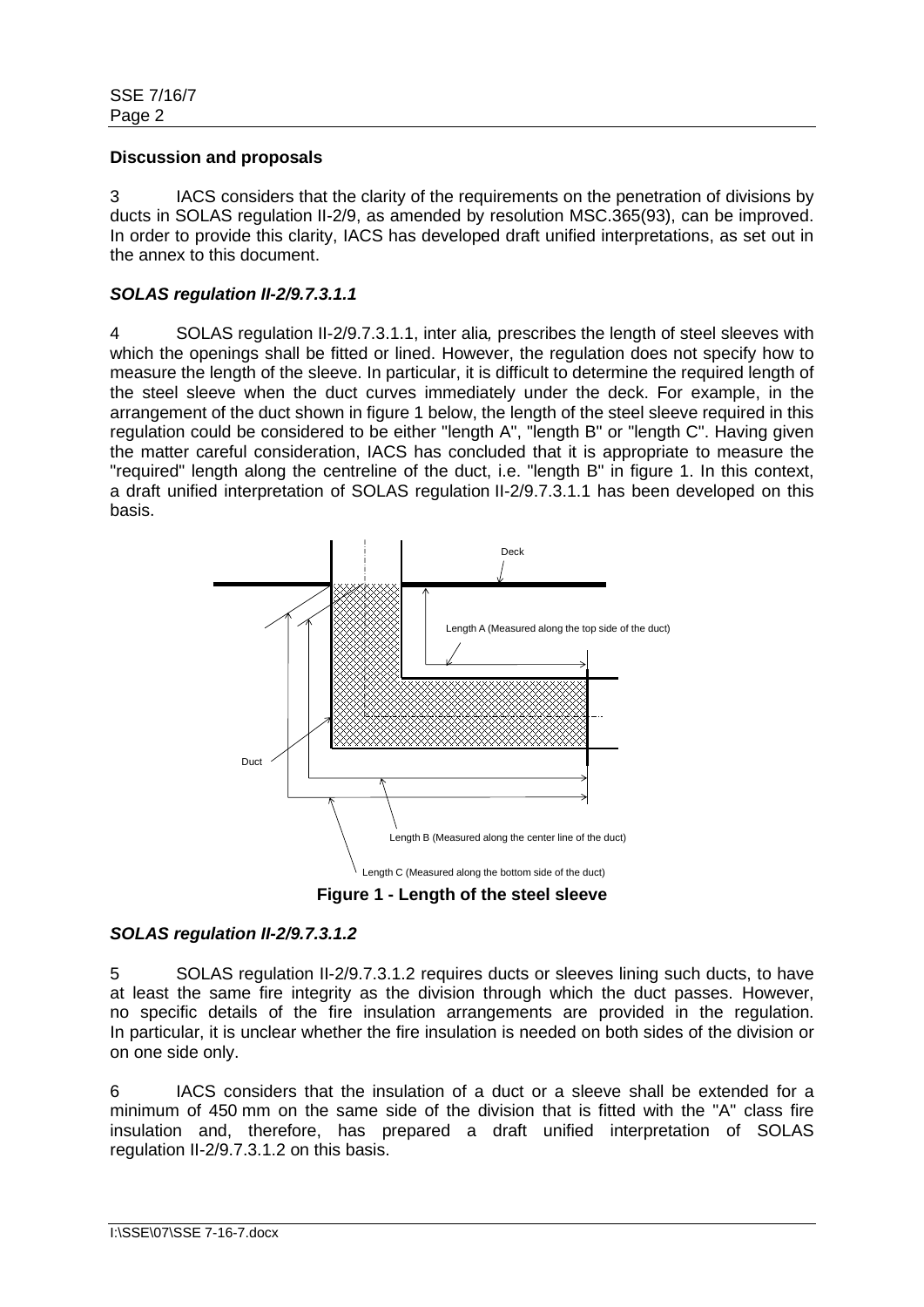## *SOLAS regulation II-2/9.7.3.2*

7 SOLAS regulation II-2/9.3.2 prescribes the requirements for the penetration of the "B" class divisions. For penetrations by a pipe, a clearance around the pipe of up to 2.5 mm is acceptable (based on SOLAS regulation II-2/9.3.2.2). For penetrations by a duct, detailed requirements are provided in SOLAS regulation II-2/9.7.3.2. However, SOLAS regulation II-2/9.7.3.2 includes no requirements regarding the clearance around the duct. Having carefully considered this issue, IACS has concluded that no clearance should be allowed between the duct and the division, and has prepared a draft unified interpretation of SOLAS regulation II-2/9.7.3.2 on this basis.

## **Action requested of the Sub-Committee**

8 The Sub-Committee is invited to consider the foregoing and, in particular, the draft unified interpretations provided in the annex, and take action, as appropriate.

\*\*\*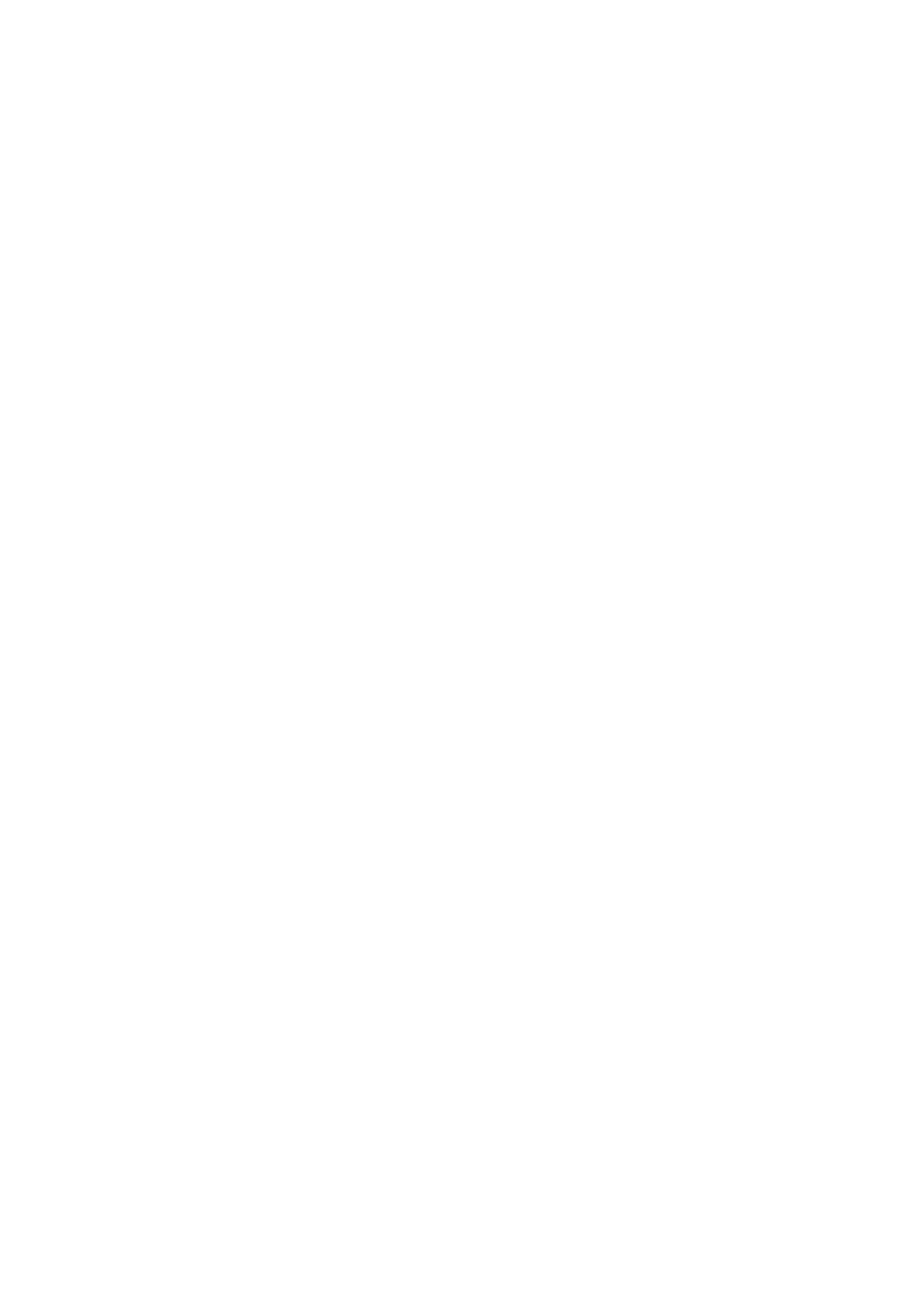# **ANNEX**

### **DRAFT UNIFIED INTERPRETATIONS OF SOLAS REGULATION II-2/9.7**

### **SOLAS regulation II-2/9.7.3.1.1 states:**

- "7.3.1 Ducts passing through "A" class divisions shall meet the following requirements:
	- .1 where a thin plated duct with a free cross sectional area equal to, or less than,  $0.02$  m<sup>2</sup> passes through "A" class divisions, the opening shall be fitted with a steel sheet sleeve having a thickness of at least 3 mm and a length of at least 200 mm, divided preferably into 100 mm on each side of a bulkhead or, in the case of a deck, wholly laid on the lower side of the decks penetrated;"

#### **Interpretation**

In the case of a duct that passes through, and then curves under a deck, the length of its steel sleeve should be determined according to the centerline of the duct as shown in figure 1 below.



# **Figure 1 - Length of the steel sleeve**